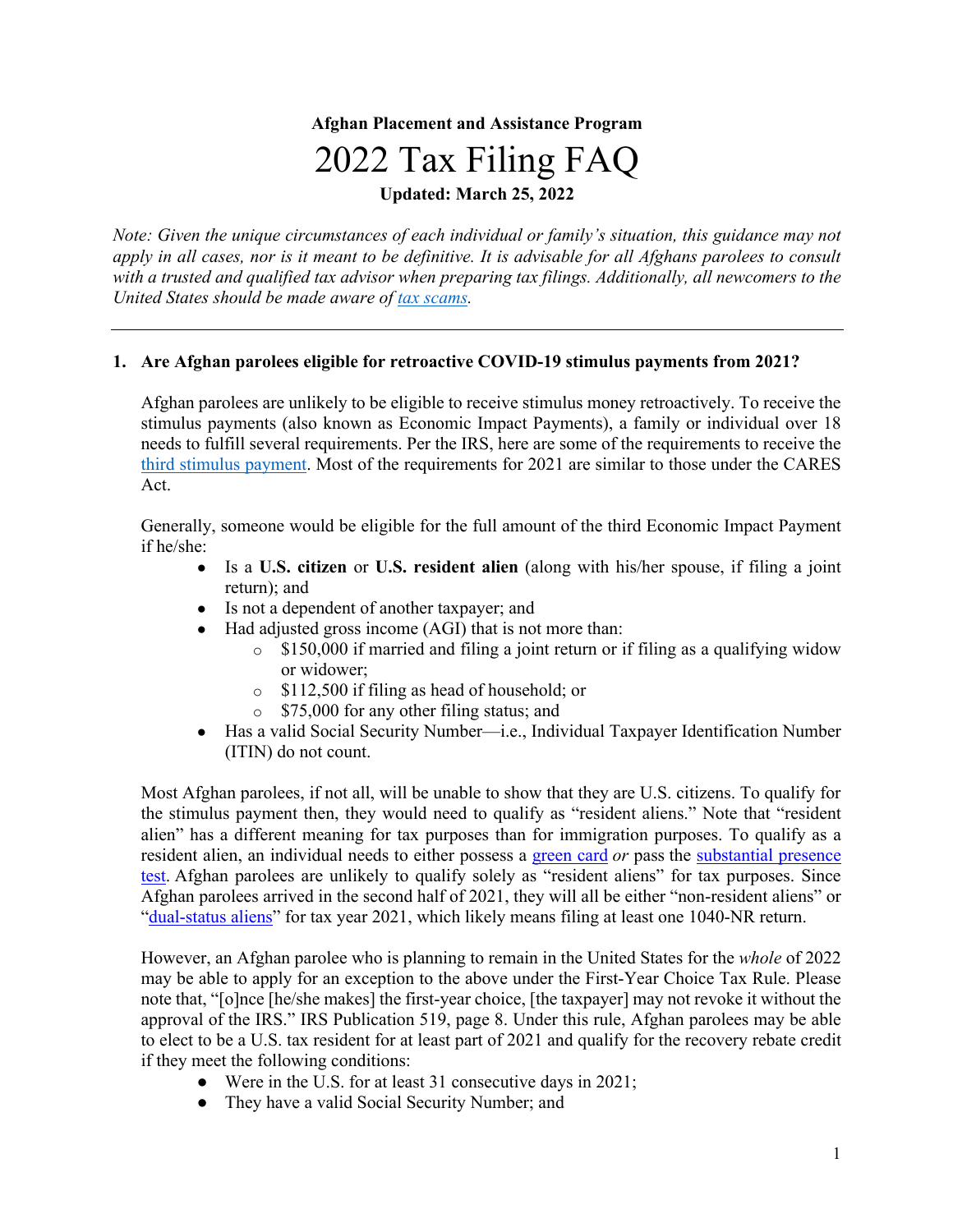● They have been present at the beginning of the year and plan to remain present in the U.S. for all of 2022. Once someone is in the U.S. for a certain number of days in 2022, that person can make the choice to file taxes as a U.S. resident, which is called the First-Year Choice. This is likely to be some time near the Summer of 2022 for most arrivals. See U.S. Tax Guide for Aliens.

For a hypothetical Afghan parolee who arrived on August 12, 2021, if he/she did not leave the U.S. since entry, he/she would have met the 31 days requirement. Now, he/she needs to meet the physical presence test. There are 141 days between August 12 and December 31, 2021, which means that this taxpayer has 46.53 days under the physical presence test for 2021. This number was reached by multiplying 141 days by 33%. Under the physical presence test, the days spent within the U.S. the previous year (2021) to the current one (2022) are only worth 33%, and the days spent within the year before last (2020) are only worth 18%. To qualify as a resident alien under the substantial presence test, the taxpayer needs to have 183 days total in the U.S. This means that 137 days (rounding up) remain before this hypothetical Afghan parolee can be considered a resident alien for tax purposes. Therefore, this hypothetical Afghan parolee may be eligible to opt in to the First-Year Choice Tax Rule on or after May 18, 2022.

If an Afghan family is unsure if it will remain in the United States going forward, filers *should not* make the First-Year Choice as they will not qualify. It is a requirement for this election to "plan to remain present in the U.S. for all of 2022."

If an Afghan parolee meets the criteria above, in order to elect to be a U.S. tax resident for 2021, he/she will need to file a tax extension **before April 18** (the tax filing deadline) to meet the requirement of being in the U.S. a certain number of days in 2022 under the First-Year Choice Tax Rule.

All Afghans should seek assistance, regardless of what election they choose to make. If a nonresident taxpayer does not follow the procedures discussed in Publication 519 for making the First-Year Choice, he/she will be treated as a nonresident alien for all of 2021. However, the taxpayer can overcome any deficiencies if he/she can show to the IRS by clear and convincing evidence that 1) they took reasonable actions to 2) become aware of the filing procedures and 3) they took significant steps to comply with the procedures.

#### **2. If an Afghan parolee meets the criteria above and chooses to file a tax extension, how can he/she file his/her taxes once the person has been in the U.S. for the required number of days or before the expiration of the extension in mid-October, 2022?**

If someone makes the above election, he/she is likely to be considered as a dual-tax status resident for 2021. This means that the person is a U.S. tax resident for the part of the year he/she lived in the U.S. and a non-resident alien for the other part of the year while he/she lived outside the U.S.

#### **3. Are Afghan parolees eligible for Child Tax Credit money from 2021 or the Earned Income Tax Credit (EITC)?**

Only those considered to be U.S. citizens or resident aliens for tax purposes may qualify for the EITC. It is likely that if an Afghan parolee and his or her family make the First-Year Choice (*see answers to questions 1 and 4*) and they are therefore considered U.S. tax resident for at least part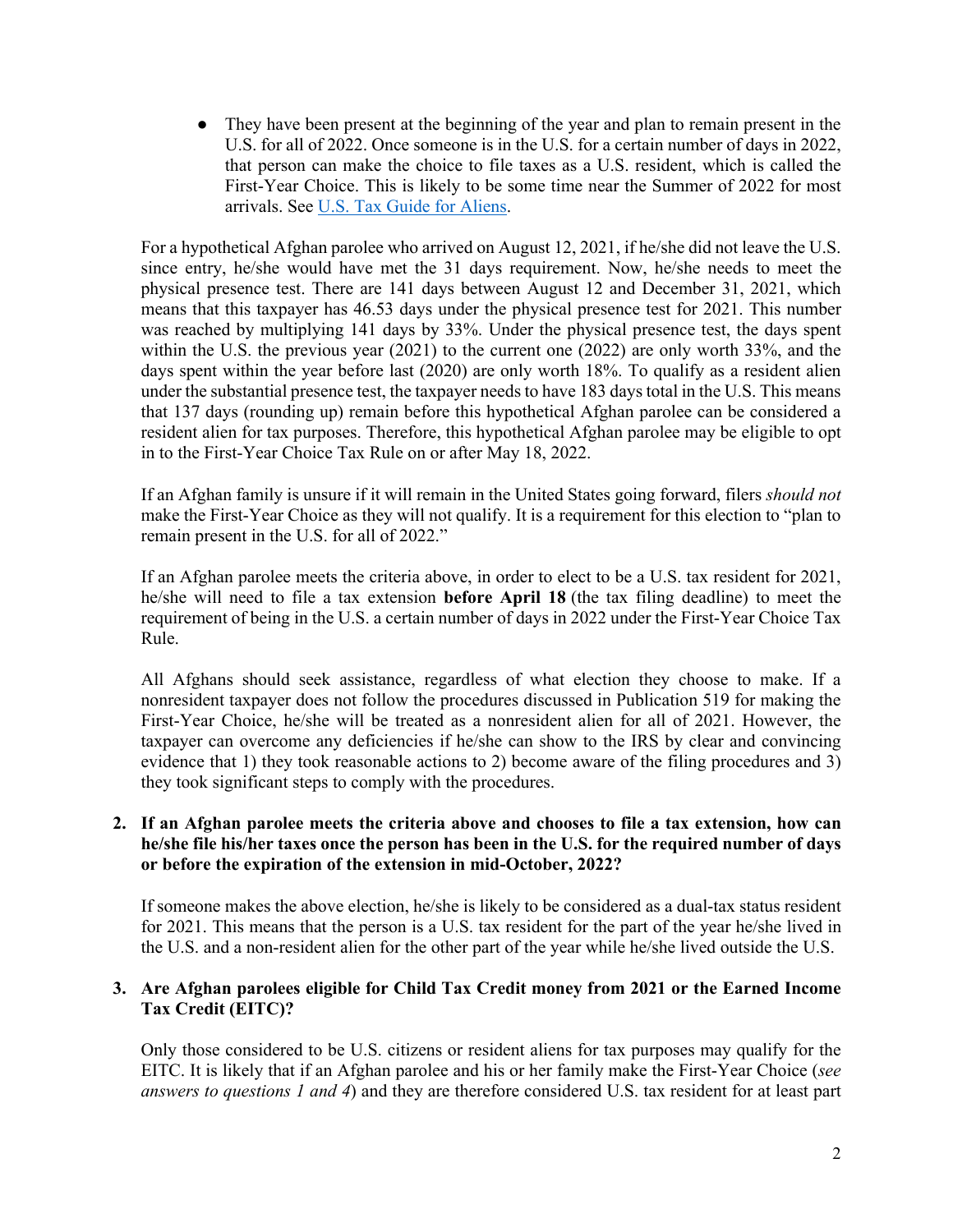of 2021, they may qualify at least for the Recover Rebate Credit for tax year 2021. This is likely only to apply for the adults who make this selection. Afghan parolees should check with their tax preparer to verify whether they can receive this credit for children or other dependents. It is very unlikely that there are other credits that Afghan parolees could qualify for, since they likely lived in the U.S. for less than 6 months in 2021.

For those that will not opt into the First-Year Choice, Afghan parolees are unlikely to qualify for the Child Tax Credit for 2021 or the EITC, for lack of the residency requirement.

#### **4. What are the requirements/responsibilities for Afghan parolees to complete their taxes?**

Anybody who generated income in the U.S. from any source needs to file taxes. There may be different requirements based on income limits between a resident and a nonresident alien.

A resident alien is required to file a tax return if he or she earned more than a certain amount during the previous tax year. This means that not everyone who is a resident alien is required to file a tax return. A resident alien may be exempt from tax filing as discussed in the following table:

| IF your filing status<br>is  | AND at the end of 2021 you<br>were $\cdot$                                        | <b>THEN</b> file a return if your<br>gross income** was at least |
|------------------------------|-----------------------------------------------------------------------------------|------------------------------------------------------------------|
| Single                       | under 65<br>65 or older                                                           | \$12,550<br>\$14,250                                             |
| Married filing<br>jointly*** | under 65 (both spouses)<br>65 or older (one spouse)<br>65 or older (both spouses) | \$21,100<br>\$26,450<br>\$27,800                                 |
| Married filing<br>separately | any age                                                                           | \$5                                                              |
| Head of household            | under 65<br>65 or older                                                           | \$18,800<br>\$20,500                                             |
| Qualifying widow(er)         | under 65<br>65 or older                                                           | \$25,100<br>\$26,450                                             |

*\*If you were born on January 1, 1957, you are considered to be age 65 at the end of 2021. (If your spouse died in 2021 or if you are preparing a return for someone who died in 2021, see Pub. 501).*

*\*\*Gross income means all income you received in the form of money, goods, property, and services that isn't exempt from tax, including any income from sources outside the United States or from the sale of your main home (even if you can exclude part or all of it). Don't include any social security benefits unless (a) you are married filing a separate return and you lived with your spouse at any time in 2021, or (b) one-half of your social security benefits plus your other gross income and any tax exempt interest is more than \$25,000 (\$32,000 if married filing jointly). If (a) or (b) applies, see the instructions for lines 6a and 6b to figure the taxable part of social security benefits you must include in your gross income.* 

*Gross income includes gains, but not losses, reported on Form 8949 or Schedule D. Gross income from a business means, for example, the amount on Schedule C, line 7, or Schedule F, line 9. But, in figuring gross income, don't reduce your income by any losses, including any loss on Schedule C, line 7, or Schedule F, line 9.*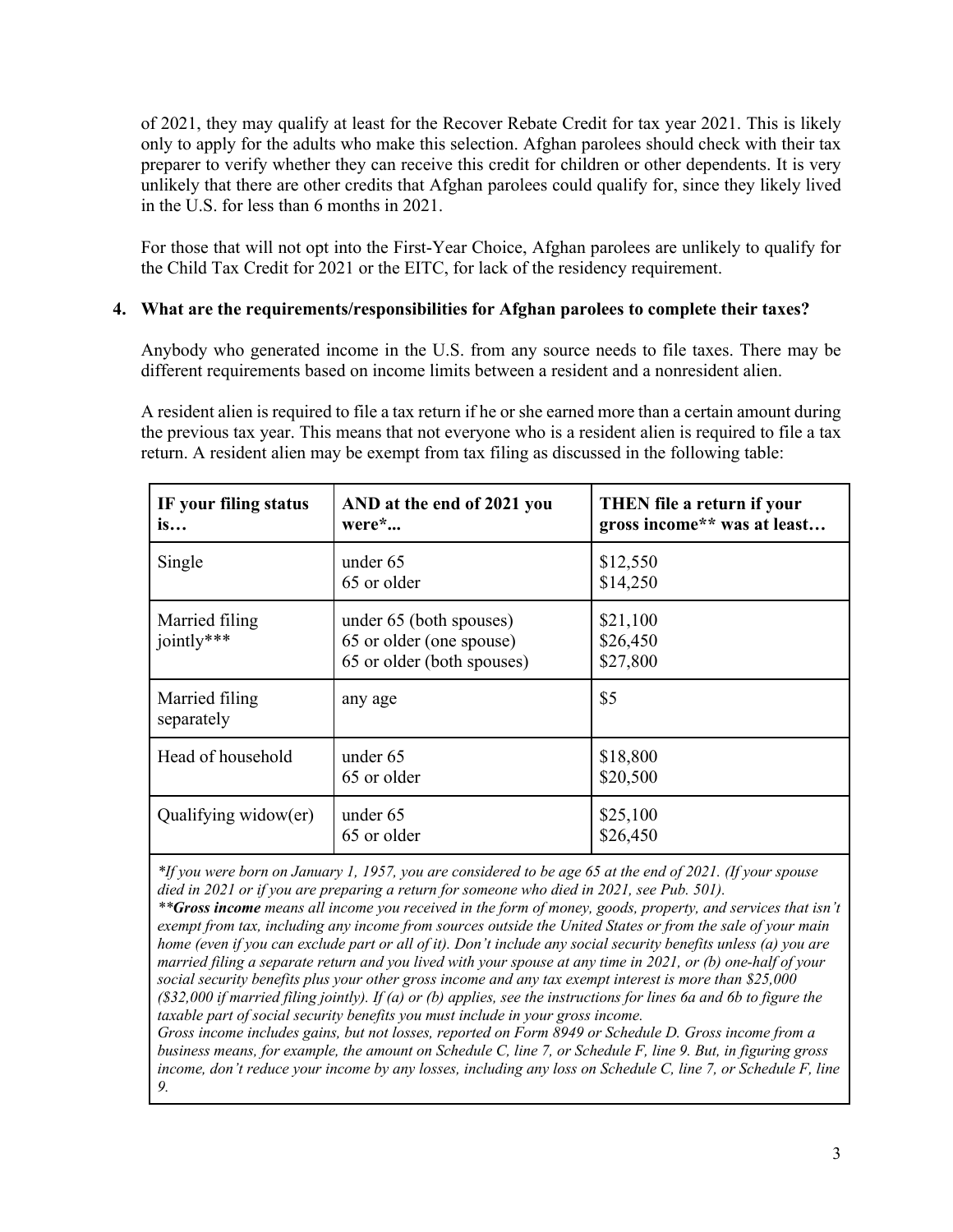*\*\*\* If you didn't live with your spouse at the end of 2021 (or on the date your spouse died) and your gross income was at least \$5, you must file a return regardless of your age.* 

A dual resident alien may be required to file taxes regardless of income limits. An Afghan parolee opting to become a dual resident alien may have to file both a 1040-NR and a 1040. For instance, if the Afghan parolee is choosing to opt into the First-Year Choice, the IRS recommends that an extension request to the tax filing deadline be made. If this extension request is made, "[the taxpayer] should pay with this extension [request] the amount of tax [he or she expects] to owe for 2021 figured as if [he or she] were a nonresident alien the entire year. [He/She] can use Form 1040- NR to figure the tax. Enter the tax on Form 4868. If [he/she does] not pay the tax due, [he/she] will be charged interest on any tax not paid by the regular due date of [the] return, and [he/she] may be charged a penalty on the late payment." IRS Publication 519, page 8. Please note that, once the First-Year Choice is made, the taxpayer may not revoke it without the approval of the IRS. *Id*.

A nonresident alien is required to file an income tax return, specifically a U.S. Nonresident Alien Income Tax Return (Form 1040-NR), for **all income** subject to U.S. tax (i.e., income generated in the United States) unless the person fits an exemption. See Instructions for Form 1040-NR (2021). The IRS has also created a tool to assist with determining if someone should file a 1040-NR.

#### **5. Will Volunteer Income Tax Assistance (VITA) be able to help Afghan parolees with tax prep, or will Afghan parolees have to go to commercial tax prep services (especially if they don't have trusted friends or others to help them prepare tax filings)?**

The VITA program offers free tax help to people with low-to-moderate incomes, persons with disabilities, and limited-English-speaking taxpayers who need help preparing their own tax returns. Go to irs.gov/VITA, download the free IRS2Go app, or call 1-800-906-9887 for information on free tax return preparation. However, most free VITA sites cannot currently prepare non-resident or dual-tax status returns. An Afghan parolee can go to a tax professional to prepare their income tax return or they can download software to do it on their own. The parolee is likely to have to mail in their 2021 return with two parts: the U.S. return (1040) and non-resident alien tax return (1040- NR). In addition, people can contact local colleges and universities that have foreign (F-1, J-1, M-1, etc.) students. These colleges and universities may have a VITA center or other free tax assistance for students by students that specializes in 1040-NR filings for foreign scholar nationals, and they may be willing to provide assistance to Afghan Parolee community members. *See* IRS Publication 4011, VITA/TCE Foreign Student and Scholar Resource Guide. In addition, some law schools also have free or low-cost tax clinics to assist with tax filings. Some of this funding may be tied to helping members of the college or university community.

#### **6. Can a responsible adult with legal status claim a minor who he/she is supporting, even if the child is not his/hers biologically? If so, does the resettlement agency need to provide a specific letter to confirm the relationship and responsibility?**

The IRS has created a tool to help individuals determine who can be claimed as a dependent.

#### **7. What is deadline for filing 2021 taxes?**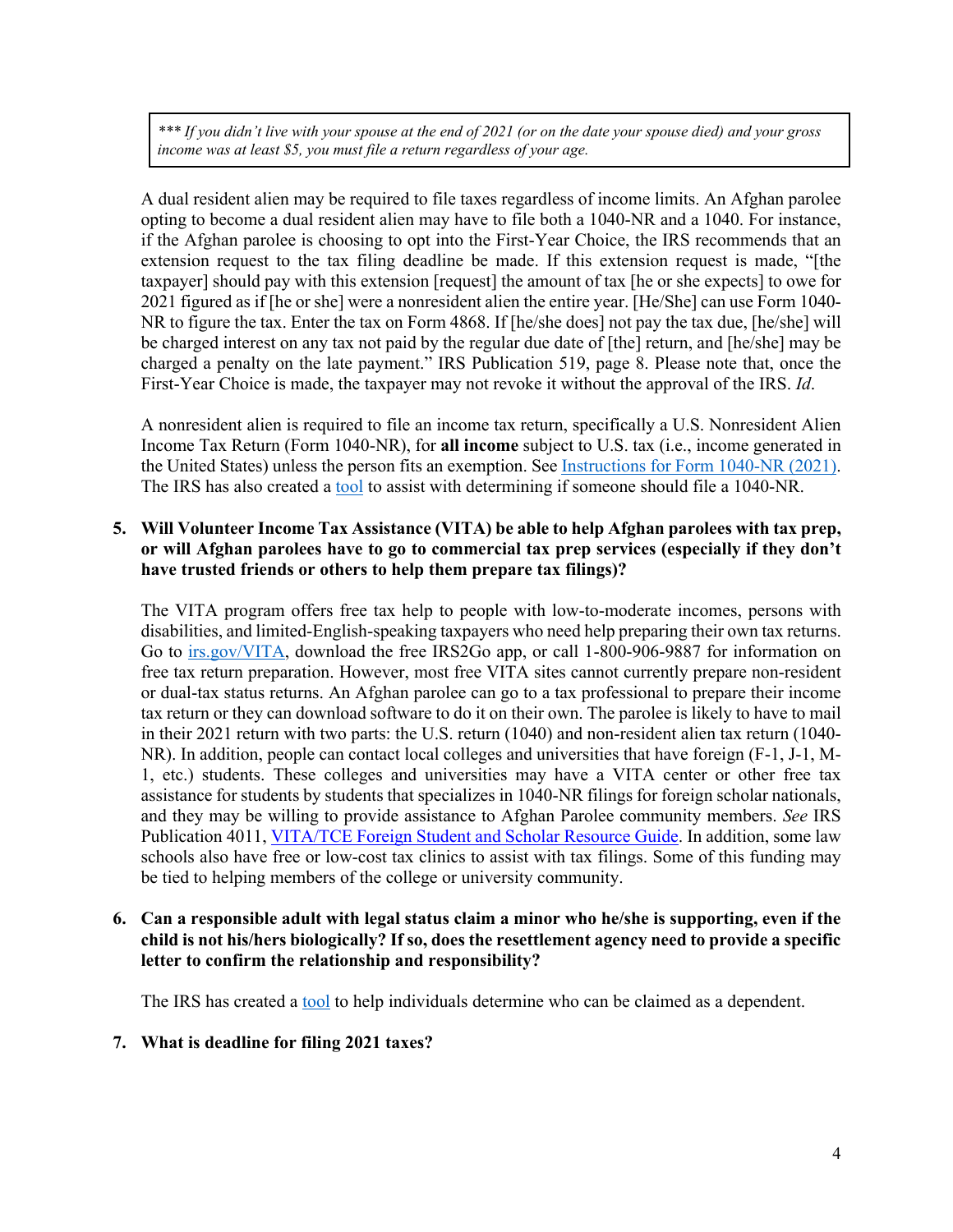Unless the IRS delays it (as it did last year), Monday, April 18, is the deadline for filing 2021 taxes. If someone needs more time to file their taxes, he/she can always apply for a filing extension prior to the tax filing deadline.

**If an Afghan parolee needs an extension to the filing deadline or if he/she qualifies for the First-Year Choice and would like to make this election, he/she can easily file an extension to file taxes by using this form.** Individuals should follow the instructions and send the extension request in before the deadline of April 18, 2022. It can be e-filed for free by visiting this website. If the request is being sent via regular mail, it should be sent at least a week before the deadline of April 18. Please keep in mind if this extension request is made, "[the taxpayer] should pay with this extension [request] the amount of tax [he/she] expect[s] to owe for 2021 figured as if [he/she was] a nonresident alien the entire year. [He/She] can use Form 1040-NR to figure the tax. Enter the tax on Form 4868. If [he/she does] not pay the tax due, [he/she] will be charged interest on any tax not paid by the regular due date of their return, and [he/she] may be charged a penalty on the late payment." IRS Publication 519, page 8.

#### **Additional Resources**

- Get Free Tax Prep Help (treasury.gov)
- Interactive Tax Assistant (ITA) (irs.gov)
- U.S. Tax Guide for Aliens (irs.gov)

#### Dari Translations:

د افغانانو د ځای پر ځای کولو او مرستی پر وګر ام

## 2022 د مالياتو د ثبتولو اړوند پوښتنې او ځوابونه

 $25 \approx 2022$  د مارچ

بادونه: د هر فر د با کور نے وضعیت د ځانګر و شر ابطو به بام کے نیولو سر ه، کیدای شے دا لار ښود به ټولو قضیو کے بلے نه شے، او نه هم په حتمي ډول په نظر كي ونيول شي<sub>.</sub> ټولو افغانانو ته دا مشوره وركول كېږي چي د مالياتي اسنادو د دوسيه بندي لپاره بايد د مالياتي چارو د يو باوري او جوازلرونکي مشاور سره سلا مشوره وکړي. سربيره پردي، متحده ايالاتو ته ټول نوي راغلي کسان بايد د مالياتي در غلي په اړ ه خبر شي.

1. ايا هغه افغانان چي د هستوګني تعهد ورکړل شوي وي د 2021 څخه د کويډ-19 د محرکي تادياتو مستحق دي؟ ناشوني ده چي هغه افغانان چي د هستوګني تعهد ورکړل شوي وي د محرکي تادياتو مستحق دي شي. د محرکي تادياتو (چي د اقتصادي اغيزو د تادياتو په نوم هم پيژندل كيږي) د ترلاسه كولو لپاره، يوه كورنۍ يا فرد چي عمر يي له 18 څخه پورته وي بايد ځيني شرايط پوره كړي. د IRS له مخې، دلته د دريمي محركي تاديي د تر لاسه كولو لپار ه ځيني شرايط شته جي بايد بور ه شي. د 2021 كال لپار ه ډير شر ايط يې د CARES تر قانون لاندې دي.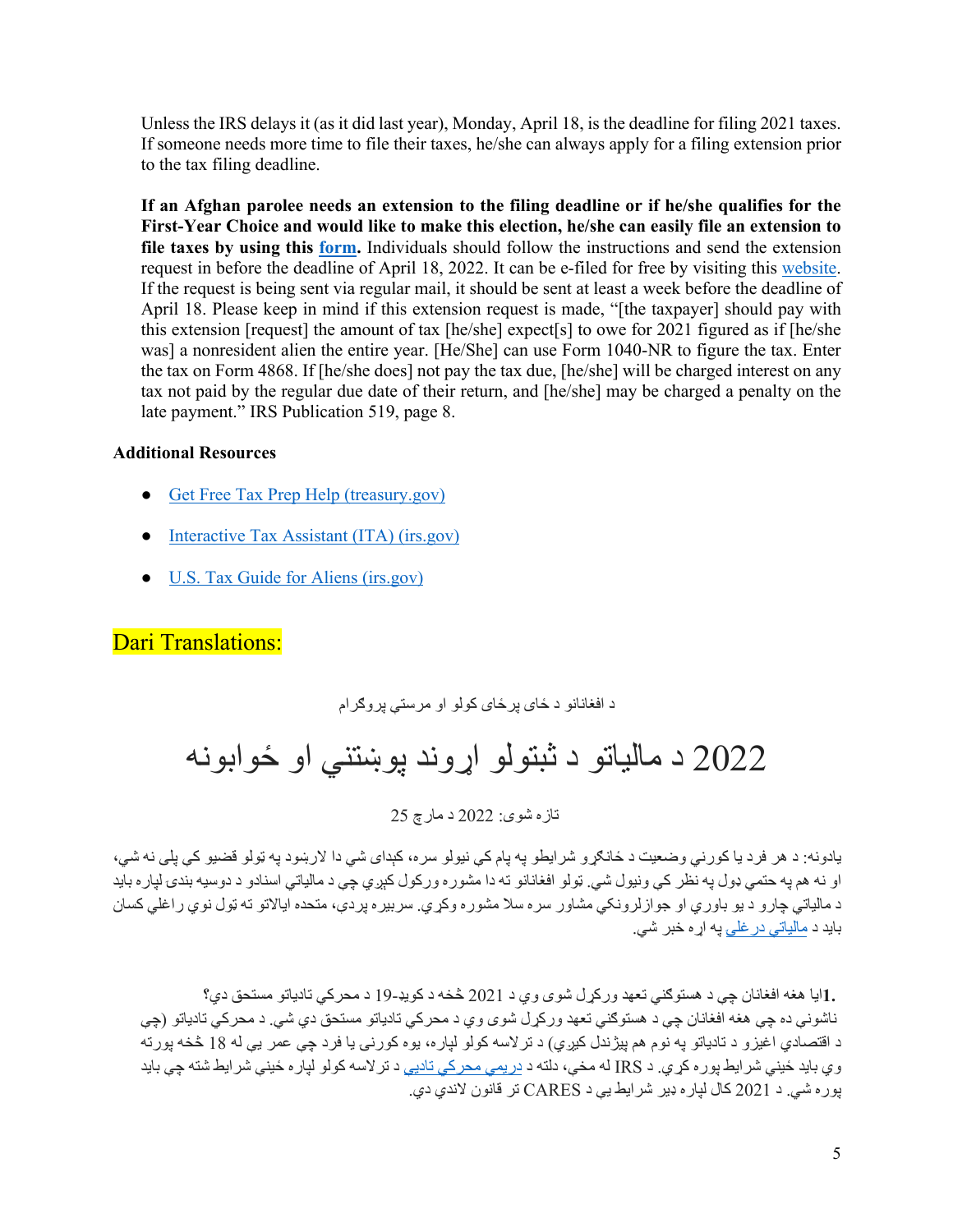عموما، که يو چا د لاندې شرايطو څخه يو پوره کړي وي نو د دريمي اقتصادي اغيزي په نوم د تاديي د بشپړ مقدار مستحق :يو ھب

- چې د متحده ایالاتو تبعه یا د متحده ایالاتو اجنبي اوسیدونکي وي (چې د هغه / د هغې د خاوند یا ميرمني سره د يو مشترک تړون د دوسيه بندۍ په حال کې وي)؛ او
	- د بل ماليه ورکوونکي يوري تړاو ونه لري؛ او
	- ناخالص عايد (AGI) يې په داسي ډول تنظيم كړي وي چي له لاندي مبلغ څخه ډير نه وي:
		- ه  $150,000$ ډالر ، دا په هغه صورت کې چې واده شوی وي او د مشترک تړون د دوسيه بندي په حال کې وي يا د تصديق شوي کونډي يا کونډ سړي په توگه قضيه دوسپه بندي کو ی؛
			- 112,500 ډالر که چيرې د کورنۍ د مشر په توګه ثبت شي؛ يا
				- 75,000 ډالر د بل هر ډول دوسيه بندۍ حالت لپاره؛ او
- د اعتبار وړ ټولنيز امنيت شميره ولري د بيلګې په توګه، د انفرادي ماليه وړ کوونکي د بيژندنې شمیر ه (ITIN) نه حسابېږي.

كه ټول نه وي، خو ډيري افغان هستوګن، دا نه شي ثابتولاي چي وښيي دوي د متحده ايالاتو اتباع دي. د محركي يا خوځښتي تاديي د مستحق کېدو لپار ه، بايد د "بهرنيو استوګنو " په توګه ددوی تصديق وشي. په ياد ولرئ چي د مالياتي چار و په برخه كي "د اجنبي استوګن" اصطلاح د كډوالۍ د موخو په پرتله بېله معني لري. د اجنبي اوسيدونكي په توګه د تاييد لپاره بايد يو فرد يا <u>ګرين کارټ</u> ولري يا هم د <u>د</u> پاتي کېدو اړوند د پام وړ ازموينه بشپړه کړي. دا ليري خبره ده چې افغان هستوګن يواځي په دې چي "د اجنبي اوسېدونکو" په توګه ددوي تصديق وشي، د مالياتي اهدافو لپاره استفاده وکړي. له هغه وخته چي د 2021 کال په دويمه نيمايي کي افغان اوسېدونکي رارسيدلي دي، دوی به ټول يا د 2021 مالي کال لپاره د "غير هستوګن اجنبيانو" يا " دوه اړخيز حالت لرونکي بهرنيان " په توګه وي، چي لږترلږه دا احتمال لري چي 1040-NR اظهارنامه دي دوسيه بندي کړ ي.

يه هر صورت، يو افغان هستوګن چي په متحده ايالاتو کي د 2022کال لپار ه د پاتي کيدو پلان لري، کېداي شي د لومړي کال د انتخابي مالياتي قانون لاندې د پورتني حالت د استثنا غوښتنه وکړي<sub>.</sub> مهرباني وکړئ په ياد ولرئ، "[وروسته له هغه چې [دي/دا] د لومړي کال د انتخاب پرېکړ ه وکړ ي، [ماليه ورکونکي] نه شي کولای چي د کورنيو عايداتو د خدماتي څانگي IRS له تصويب پرته دا پرېكړه لغوه كړي." د كورنيو عايداتو خدماتي څانگه IRS نشريه 519، مخ 8. د دغه قانون له مخي، افغان هستوګن کولای شي لږ تر لږه د 2021 کال د يوې برخي لپاره د متحده ايالاتو د يو ماليه ورکونکي اوسيدونکي په توګه انتخاب وکړي او په هغه صورت کی چی لاندې شرایط پوره کړي د بیرته لاس ته راوړنی تخفیفی اعتبار مستحق دي:

·په 2021 کال کې لږتر لږه په پر له پسې توګه 31 ورځي په متحده ايالاتو کې وې؛

·دوی د ټولنيز امنيت اعتباري شميره ولري؛ او

دوی د کال په پيل کې همدلته موجود وي او پلان لري چې د 2022 کال لپاره په متحده ايالاتو کې پاتې شي کله چي يو څوک په 2022 کال کي د يو ټاکلي شمير ورځو لپاره په متحده ايالاتو کي وي، هغه شخص کولای شي د متحده ايالاتو د اوسيدونکي په توګه د مالياتي چارو د دوسيه کولو انتخاب وکړي، چي دې ته د لومړي کال انتخاب ویل کیږي په احتمالي توګه د ډېرو راغلیو کسانو لپاره دا د 2022 کال د دوبی موسم ته نږدي وخت وي. د اجنبيانو لپاره د متحده ايالاتو مالياتي لارښود وګورئ.

هغه افغان چي په فرضي ډول يي د انساني خواخوږۍ پر اساس دلته اوسېږي او د 2021 کال د اګست پر 12 نيټه را رسېدلي وي، که چیرې دغه شخص امریکا ته د ننوتلو راهیسی بېرته له هیواده نه وي وتلی، نو هغه د 31 ورځو شرایط پوره کړې دي. اوس، نو بايد هغه د فزيکي شتون ازموينه بشپړه کړي. د 2021 د اګست له 12مي څخه د ډسمبر تر 31 پورې 141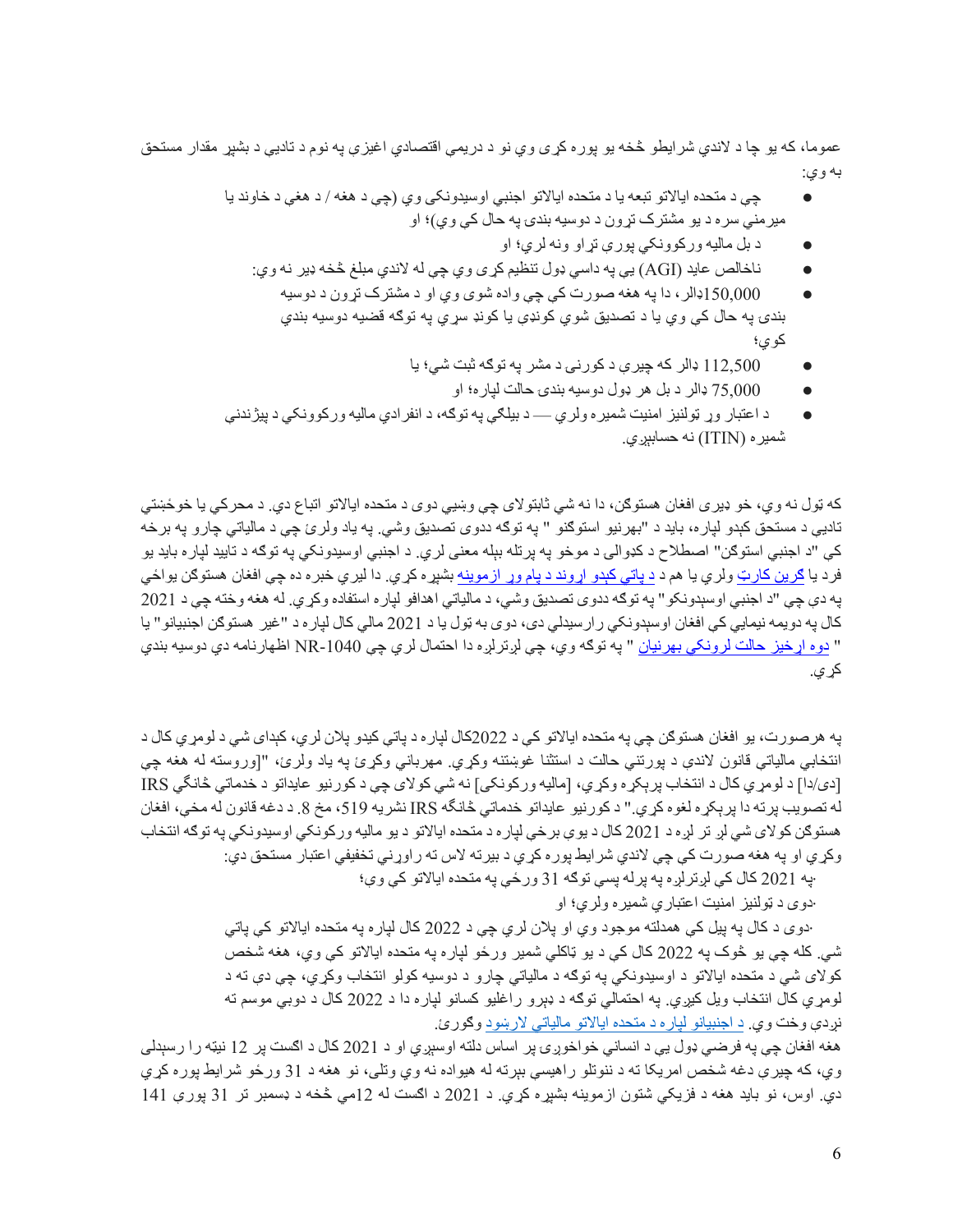ورځي دي، دا په دې معني چي دغه ماليه وركوونكي شخص د 2021 كال لپار ه د فزيكي شتون ازمويني لپاره 46.53 ورځي وخت لري. دا شمير ه په 141 ور ځو کې د ضربولو محاسبې له لاري 33٪ ته رسيږي. د فزيکي شتون تر ازموينې لاندې، هغه ورځې چې د نير کال ( 2021) څخه تر اوسني ( 2022) پورې په متحده ايالاتو کي مصرف شوي يوازې 33٪ اعتبار لري، او هغه ورځې چې د پروسږ کال څخه مخکې کال (2020) کې مصرف شوي يوازې 18٪ اعتبار لري. د قانوني فزيکي شتون ازموينې لاندې د اجنبي استوګن په توګه د وړتيا موندلو لپار ه، بايد ماليه ورکوونکي په متحده ايالاتو کې ټولټال 183 ورځې ولري دا په دې مانا ده چې مخکې له دې چې دغه احتمالي افغان هستوګن د مالياتي موخو لپار ه د اجنبي استوګن په توګه وګڼل شي، دده لپار ه لا هم 137 ورځي وخت پاتي دي. له همدې امله، دا فرضـي افغان هستوګن ممکن د 2022 کال د مي مياشتي پر 18 نېټه يا له دې وروسته د لومړي کال د انتخابي مالياتي قانون لپاره د انتخاب کولو مستحق وي.

که چير ې يوه افغانه کور ني ډاډه نه وي چي ايا دوی به په متحده ايالاتو کي پاتي شي که نه، نو دوسيه کونکي بايد د لومړي کال انتخاب ونه کړ ي ځکه چې کېدای شي دوی به ددغه کال مستحق نه وي. په دغه انتخابونو کې دا شرط دی چې "په ټول 2022 کی به په متحده ایالاتو کی د پاتی کیدو پلان لري."

که چیری پو افغان هستوګن پورته معیارونه پوره کړي، د 2021 لیاره د متحده ایالاتو د مالیی ورکونکی اوسیدونکی په توګه د انتخاب لپار ه، بايد هغه د اپريل د 18 نېټي څخه مخکي ( چې د مالياتو د ثبتولو وروستۍ نيټه ده) د ماليې تمديد ته اړتيا ولري تر څو په متحده ایالاتو کی د اوسیدو شر ایط پور ه کولو لپار ه په 2022 کی د لومړي کال د انتخابی مالیاتی قانون لاندې يو ټاکلی شمير ورځي بشپړ*ي* کړ*ي.* 

برته له دی چی دوی خیل انتخاب وټاکی بایډ ټول افغانان په دی برخه کی مرسته و غواړی. که چیری یو غیر هستوګن مالیه ورکونکي د لومړي کال د انتخابولو لپاره په 519 نشريه کې څېړل شوي طرز العملونه تعقيب نه کړي، نو د 2021 لپاره به د هغه سره د غير استوګن اجنبي په توګه چلند وشي په هرصورت، ماليه ورکوونکي کولای شي هر ډول نيمګړتياوې له منځه يوسي، دا په هغه صورت کې که چيرې هغه وکولای شي چې د کورنيو عايداتو خدماتي څانگي IRS ته واضح او د قناعت وړ شواهد وښيې چې 1) دوی مناسب ګامونه پورته کړي دي 2) د دوسيه بندۍ د طرزالعملونو څخه خبر شي او 3) دوی د طرز العملونو سره سم د پام وړ ګامونه پورته کړي دي

.2که چيرې يو افغان هستوګن پورته معيارونه پوره کړي او د ماليې د تمديد دوسيه انتخاب کړي، نو يو کس وروسته له هغه چې په متحده ایالاتو کې یې د ټاکل شویو ورځو د پاتي کېدو شرط پوره کړی وي یا د تمدید د نېټې له پای ته رسیدو وړاندي د 2022 د اکتوبر په نيمايي کي راغلي وي، څنګه به خپله ماليه جمع کوي؟

که څوک پورتني انتخاب ترسره کړي، نو احتمال لري چي هغه د 2021 لپاره د دوه ګوني حالت لرونکي مالياتي اوسيدونکي په توګه وګڼل شي. دا په دې مانا ده چي دغه شخص د کال د يوې برخي لپاره د متحده ايالاتو مالياتي اوسيدونکي دي چي هغه/هغې په متحده ایالاتو کي ژوند کړ ی دی او د کال د بلي برخي لپار ه غیر استوګن اجنبي دی چي هغه/هغې له متحده ایالاتو څخه بهر ژوند کاوه.

3.ايا افغان هستوګن د 2021 څخه د ماشومانو د مالياتي کريډيټ پيسو يا د ګټل شوي عايداتي کريډيټ (EITC) لپاره مستحق دي؟ يواز ي هغه کسان چې د متحده ایالاتو اتباع دي يا د مالياتي اهدافو لپار ه اجنبي اوسيدونکي دي، کېدای شي د EITC پروگرام لپاره مستحق وي. دا احتمال شته چې که يو افغان هستوګن او د هغه يا د هغې کورنۍ د لومړي کال انتخاب وکړي (1 او 4 پوښتني او ځوابونه وګورئ) او له همدې امله دوی لږترلږه د 2021 کال لپاره د متحده ايالاتو د ماليې ورکونکي اوسيدونکي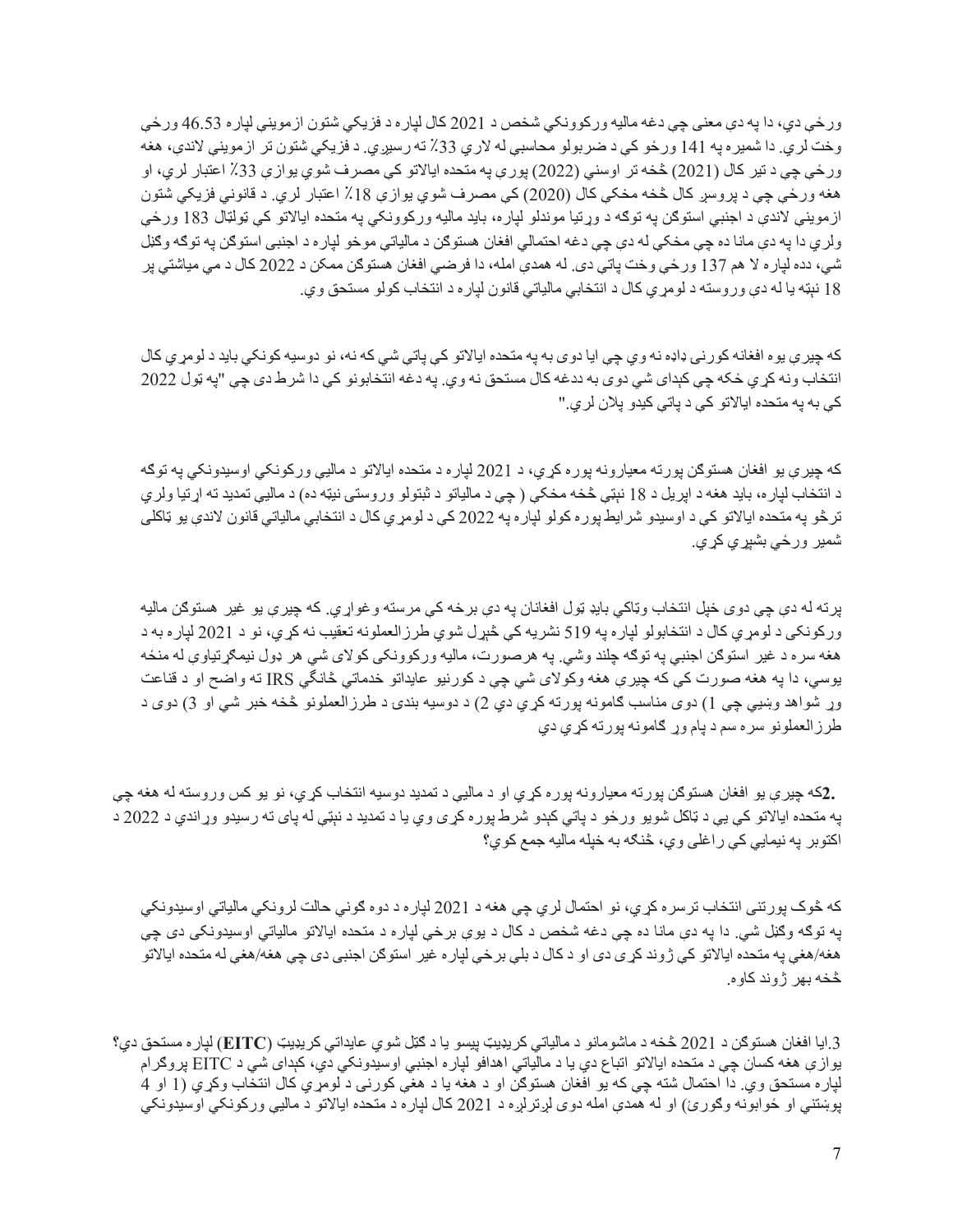په توګه ګڼل کيږي، دوی ممکن لږ تر لږه د دې مستحق وي چی د مالی 2021 کال لپار ه د تخفيف کريډيټ بيرته تر لاسه کړئ. دا يوازي د هغه لويانو لپاره احتمال لري چي د همدې انتخاب غوښتنه كوي. افغان هستوګن بايد د خپل ماليه چمتو كونكي سره وګوري ترڅو دا تصديق او ځان ته مالومه کړي چې ايا دوی کولای شي دا کريډيټ د ماشومانو يا نورو انحصار کونکو لپار ه ترلاسه کړي که څنګه. کېدای شي دا ناشونې وي چې د افغان اوسېدونکو لپاره دي نور داسي کرېډېټونه وي چې دوی دې تر لاسه كړي، حُكه دا احتمال شته چې دوى دي په 2021 كال كې له 6 مياشتو څخه لږ موده په متحده ايالاتو كې ژوند كړى وي.

د هغو كسانو لپاره چې د مالياتي چارو په برخه كې يې د لومړي كال انتخاب نه وي كړى، افغان اوسېدونكي د استوګنې د شر ایطو د نه پوره کولو له امله د 2021 یا EITC لپاره د ماشومانو د مالیاتي کریډیټ مستحق نه دي.

**4.** مالياتو د بشپړولو لپاره د افغان اوسېدونکو لپاره شرايط ⁄مسووليتونه کوم دي؟

هر څوک چې په منحده ايالاتو کې له هر ي سر چينې څخه عايد تر لاسه کوي بايد ماليه يې ور کړ ي. کيدای شي د يو اوسيدونکي او غیر استوګن اجنبی تر منځ د عاید د محدودیتونو پر بنسټ شرایط مختلف وي. يو اجنبي اوسيدونکي که چير ې د تير مالي کال په جريان کې له ټاکلې انداز ې څخه ډير عايد تر لاسه کړی وي، نو دی مکلف

دی چې مالياتې اظهار نامه وړاندي کړي. دا په دې مانا ده چې هر اجنبي اوسيدونکي شخص د مالياتي اظهار نامې ورکولو ته اړتيا نه لري. يو اجنبي اوسيدونکي کيداي شي د لاندي جدول مطابق د ماليي له ورکولو څخه معاف شي:

| که ستاسو د دوسیه بندی حالت<br>و ي          | او د 2021 په پای کې تاسو *<br>ياست                                                                                                                           | بيا تاسو دوسيه بندي وكړئ كه ستاسو<br>ناخالص عايد ** لږترلږه |
|--------------------------------------------|--------------------------------------------------------------------------------------------------------------------------------------------------------------|-------------------------------------------------------------|
| مجرد                                       | د 65 كلونو څخه كم<br>65 كلن يا پورته                                                                                                                         | $12,550$ ډالر<br>14,250 ډالر                                |
| د واده شویو اشخاصو مشترکه<br>دوسيه بندي*** | د 65 کلونو څخه کم عمر (دواړه<br>خاوند او ميرمن)<br>65 كلن يا ډير عمر لرونكى<br>(يواځي خاوند يا مير من)<br>65 كلن يا ډير عمر لرونكى<br>(دواړه خاوند او مېرمن) | 21,100<br>26,450 ډالر<br>27,800 ډالر                        |
| د واده شوي جوړې په جلا توګه<br>دوسيه بندي  | د هر عمر لرونکی                                                                                                                                              | 5 ډالر                                                      |
| د کورنۍ مشر                                | د 65 كلونو څخه كم<br>65 كلن يا پورته                                                                                                                         | 18,800 ډالر<br>20,500                                       |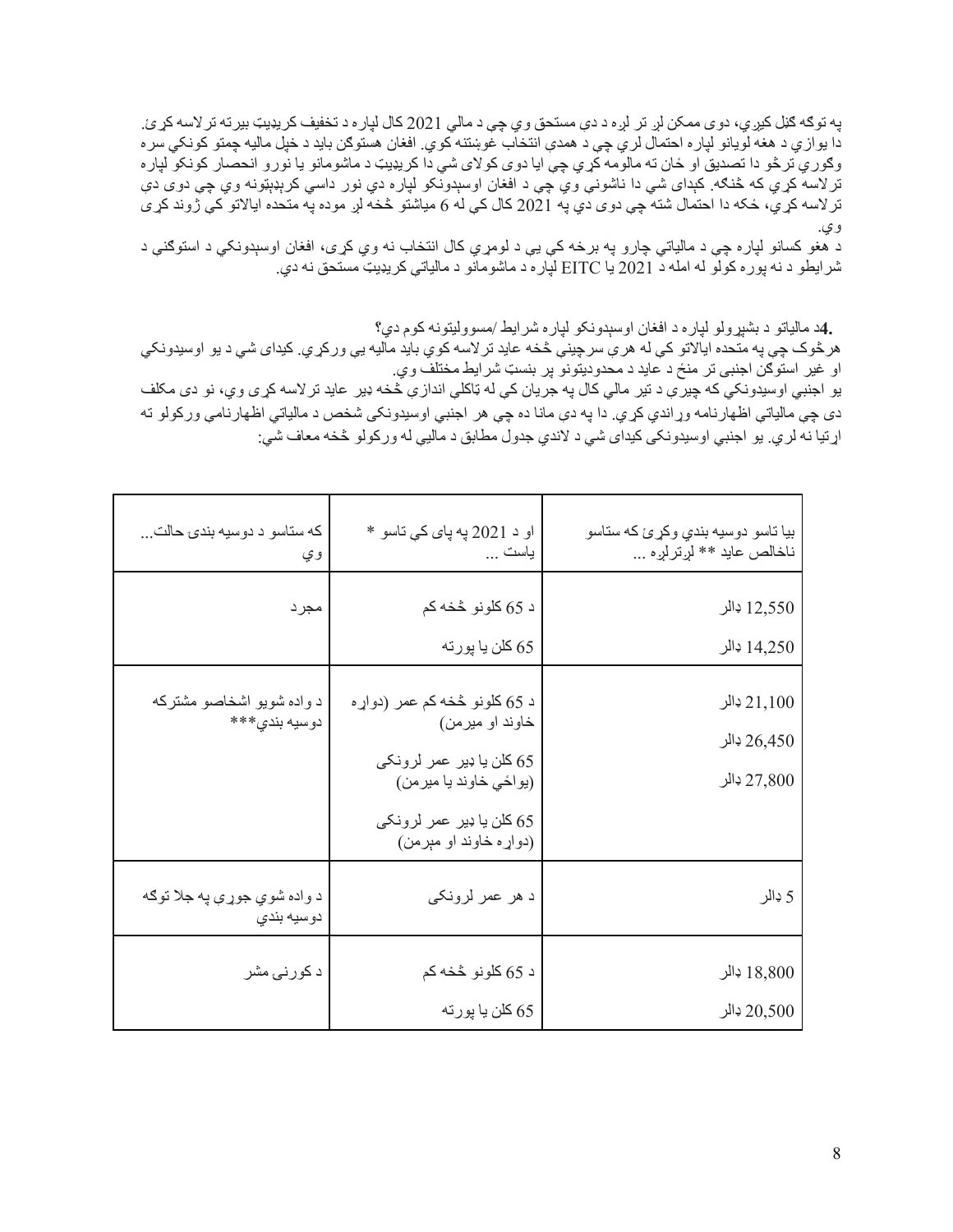| 25,100 ډالر | د 65 کلونو څخه کم | تصديق شوى كونډه(كونډ) |
|-------------|-------------------|-----------------------|
| 26,450 ډالر | 65 كلن يا پورته   |                       |

\*كه تاسو د 1957 د جنورۍ پر 1 زبيريدلي ياست، نو تاسو به د 2021 په پای كې 65 كلن ياست. (كه ستاسو خاوند/ميرمن په 2021 كې مړ ش*وی و*ي یا که ناسو په 2021 کې د هغه چا لپاره د اظهارنامې نیا*ر ی* کوئ چې په 2021 کې مړ ش*وی و*ي، نو 501 نشریه وګو*رئ).* 

\*\*ناخالص عابد به دي مانا دي چي ټول هغه عابد چي تاسو يي د بيسو، توکو، ملکيت او خدماتو به بڼه تر لاسه کوئ او د ماليي څخه معاف نه وي، په دي کي د متحده ایالاتو څخه بهر سرچینو څخه په لاس راغلي عاید یا ستاسو د اصلي کور د پلور څخه لاس ته راوړي عابد (آن که تاسو د هغه کور پوه یا ټوله برخه ترلاسه کری وی) شامل دی. د ټولنیز امنیت امتیازات یکی شامل نه دی، برته له دی چی (*a*) تاسو واده کړی وي او جلا جلا مالياتي اظهارنامي ثبت کړئ او تاسو د 2021 کال په اوږدو کي مو هرمهال د خپلي ميرمني سره ژوند کړی وي، یا (b) ستاسو د ټولنيز امنيت نيمايي امتيازات او ستاسو نور ناخالص عايد او د مالياتي معافيت سود د 25,000 ډالرو څخه ( يو پی (32,000 ډالر که چيرې واده شوې جوړه په ګډه دوسيه بندي کړې وي). که ( $a$ ) يا  $(b)$  نطبيق شی، د  $a$ a او  $b$  لينونو لار بنووني وګورئ ترڅو د ټولیز امنیت اړوند امتیازاتو د مالیې وړ برخه معلومه کړئ چي تاسو یي باید په خپل ناخالص عاید کي شامله كر ئ.

په ناخالص عايد كې ګټي او لاس ته ر اوړنې شاملې دي، مګر هغه تاوانونه چې په 8949 فورمه يا D مهالويش كې ذكر شوي دي پكې شامل نه دي. د سوداګرۍ څخه لاس ته راغلی ناخالص عاید په دي مانا دي، د بیلګی په توګه، په *C* جدول کي د ذکر ش*و*ي 7 کرښي، يا په مهالويش کې د ذکر ش*و*ي 9 کربني مبلغ مگر د ناخالص عايد په محاسبه کې، د خپل عايد هيڅ تاوان او زيان کم نه کړئ، چې په دي ک*ي د C* مهالوېش د 7 کرښي، يا د *F م*هالويش د 9 کرښه ک*ي* ذکر شوی زيان هم شامل دی.

\*\*\* که تاسو د 2021 په ياي کي د خپل خاوند/مير من سره ژوند نه کوئ (يا په هغه نيټه چي ستاسو خاوند/مبر من مړه شوي وي) او ستاسو ناخالص عاید لږترلږه 5 ډالر وو، تاسو باید د خپل عمر په پام کې نیولو پرته خپله اظهارنامه ثبت کړئ.

له يو دوه ګونی اجنبي اوسيدونکی څخه کېدای شي پر ته له دې چې د هغه عايداتي محدوديتونه په پام کې ونيول شي د مالياتو د دوسيه بندۍ غوښتنه وشي. يو افغان هستوګن چي د دوه ګوني اجنبي اوسيدونکي په توګه انتخاب کوي ممکن د NR-1040 او 1040 دواړه فايلونه دوسيه بندي کړي. د مثال په نوګه، که چيرې افغان هستوګن د لومړي کال انتخاب کې ګډون کوي، د کورنيو عايداتو خدماتي څانگه IRS دا وړانديز کوي چي د ماليې د ثبتولو د نيټي د تمديدولو غوبنتنه دي وشي. که د دي تمديد غوښتنه وشي، "[ماليه وركوونكي] بايد د دې تمديد [غوښتني] سره پوځاى د ماليي هغه مبلغ [چي دي/دا يي تمه لري] د 2021 لياره تاديه كړي وسپاري لكه څنګه چي [هغه] د ټول كال په اوږدو كې د غير مقيم اجنبي په توګه وو <sub>.</sub> [دى/دا] كولاى شي د ماليي د معلومولو ليار ه NR-1040 هور مي څخه استفاده وكړي. په 4868 فور مه كې ماليه دننه كړيز كه [دي/دا] ټاكلى ماليه تاديه نه كړي، [د ده/دي] پر هري هغه اظهارنامي به اضافه سود واچول شي چي پر ټاكلي نېټه نه وي تاديه شوي او له [ده/دي] خخه ممکن د ناوخته تادیی په صورت کی جریمه واخیستل شی. د کورنیو عایداتو خدماتی څانگه IRS نشریه 519، مخ 8. مهرباني وکړئ په ياد ولرئ، کله چي د لومړي کال انتخاب ترسره شي، ماليه ورکوونکي نه شي کولاي د کورنيو عايداتو خدماتي څانگي IRS له تصويب برته دا بروسه لغوه کړي. آي ډي

یو غیرمقیم اجنبی مکلف دی چی د عایداتو اظهارنامه وړاندې کړې، په ځانګړې توګه د متحده ایالاتو غیر استوګن اجنبی د عايداتو مالياتي اظهارنامه (1040-NR فورمه)، چي د متحده ايالاتو د مالياتو تابعټولو عايداتو لپاره (د بيلګي په توګه، په متحده ایالاتو کي د لاس ته راغلي عاید) په شمول، البته د معاف کېدو په هغه صورت کي دغه شخص د اظهارنامي پر وړاندې کولو مکلف نه دي. دIRS ون 1040-104 ( 2021) فورمي لپاره لارښووني وګورئ. د کورنيو عايداتو خدماتي ځانگي IRS يوه آله هم ر امينځ ته کړي ده تر څو ددي چاري په مالومولو کې مرسته وکړي چې څوک بايد NR-1040 فورمه ډکه کړي.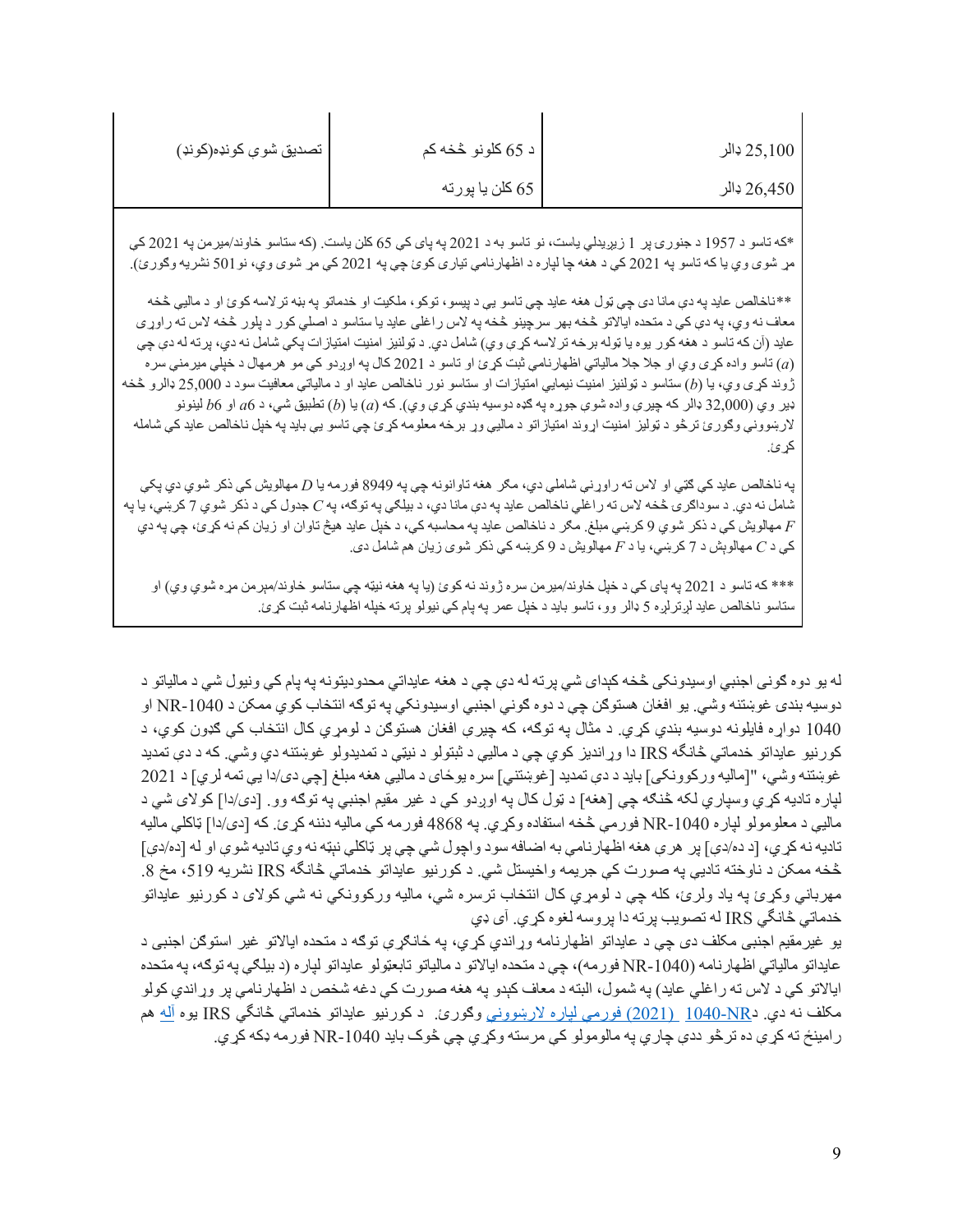.5أيا د داوطلبانو عايداتي مالياتي مرسته (VITA) به وکولای شي چي د افغان اوسېدونکو سره د ماليبي په چمتو کولو ک*ي* مرسته وکړي، او که افغان اوسېدونکي بايد د سوداګريزو مالياتو چمتو کولو خدماتي څانګي ته مراجعه وکړي (په ځانګړي توګه که دوی باوری ملګری یا نور داسی څوک نه لری چی د مالیاتو د ثبتولو یه چمتو کولو کی ورسره مرسته وکړی)؟ د VITA برنامه د ټيټ څخه تر متوسط عايد لرونکو خلکو ، معلوليت لرونکو اشخاصو او هغه ماليه ورکونکو سره په مالياتي چارو کي وړيا مرسته کوي چي انګليسي ژبي ته محدود لاسرسي لري او د خپلو مالياتي اظهارنامو په چمتو کولو کي مرستي ته اړتیا لري.irs.gov/VITA ته لاړ شئ، وړیا IRS2Go ایلیکیشن ډاونلوډ کړئ، یا یه وړیا ډول د مالیاتی اظهارنامی د جمتو کولو اړوند معلوماتو لپاره 1-800-906-9887 شمېري ته زنګ ووهئ .په هرصورت، د VITA ډېر وړيا سايټونه اوس مهال نه شي کولای د غیراستوګن یا دوه ګونبي مالیاتي حالت لرونکو کسانو لپاره اظهارنامي چمتو کړي. یو افغان هستوګن کولای شي د مالياتي چارو يو مسلکي ته مراجعه وکړي ترڅو د خپل عايد مطابق مالياتي اظهارنامه چمتو کړي يا هم کولاي شي اړوند سافټوير ډاونلوډ کړي او دا چاري خپله سر ته ورسوي احتمالا يو مشروط هستوګن مکلف دی چې خپل د 2021 اظهارنامه يه دوو برخو كي واستوي: د متحده ايالاتو اظهارنامه (1040) او د غير مقيم اجنبي لياره مالياتي اظهارنامه (1040-NR). سربير ه پر دې، خلک کولای شي د هغه سيمه ايزو کالجونو او پوهنتونونو سره اړيکه ونيسي چي بهرني ز دکونکي لري (I-F-1، J-1، M اوداسي نور). دا کالجونه او پوهنتونونه ممکن د زدکونکو لخوا د زدکونکو لپاره د VITA مرکز يا نور وړيا مالياتي مرستي پروګرامونه ولري چي د بهرني تابعيت لرونکو محصلينو لياره د NR-1040 په دوسيه بندي کي کي تخصص لري او كبداي شي دوي د افغان اوسېدونكو لپاره د مرستي چمتو كولو ته ليواله وي. د كورنيو عايداتو خدماتي څانگي IRS جریده VITA/TCE،4011 بهرنی زدکونکی او د زدکونکو لپاره د سرچینو لارښود وگورئ . سربېره پردې، د قانونپو هني اړوند ځينې ښوونځي هم شته چې ځيني پو هنځي لري او د مالياتي چارو د دوسيه بندۍ په برخه کې په وړيا ډول يا په ټيټ لګښت مرستي چمتو کوي. د دې تمويل ځيني برخي کېدای شي د کالج يا پوهنتون اړوند ټولني غړو سره مرسته وکړي.

.6ايا يو مسؤول بالغ شخص چي قانوني حيثيت لري دا ادعا كولاى شي چي يو كوچني دده ملاتړ وكړي، حتى كه هغه ماشوم په بيولوژيکي توګه په ده پور ي اړه ونه لري؟ که داسې وي، ايا د بيا ميشتيدنې اداره دا شرط لري چې د اړيکو او مسؤليت د تصديقولو لیار ه باید یو ځانګړی لیک چمتو شي؟

د کورنيو عايداتو خدماتي څانگي IRS يوه آله جوړه کړي ده تر څو د افر ادو سره مرسته وکړي چي معلومه کړي څوک د خپل يو ملاتړي لپاره ادعا كولاي شي.

7 د. 2021 کال د مالياتي اظهار نامو د ډکولو لپار ه وروستي نيټه کومه ده؟ پرته له دې چي د کورنيو عايداتو خدماتي څانگه IRS دا نېټه وخنډوي (لکه څنګه چي تير کال داسي وشول)، د 2021 کال د ايريل د مياشتى 18مه نېټه دوشنبه د مالياتي اظهارنامو د ډکولو وروستي نيټه ده. که څوک د خپلو مالياتو د اظهارنامو ډکولو لیاره لیاره ډیر وخت ته اړتیا ولري، هغه کولای شي د مالیې د ثبتولو له نیټې څخه وړاندي د اظهارنامې د دوسیه بندۍ د تمدید غوښتنه وکړي.

که چیرې یو افغان هستوګن دې ته اړتیا ولري چې د اظهارنامې د دوسیه بندۍ نیټه یې باید وغزول شي یا که هغه د لومړي کال انتخاب لپار ه مشتحق وي او غواړي دا انتخاب ترسر ه کړي، هغه کولای شي د دې <u>فور مي</u> په کارولو سره په اسانۍ سره د مالياتي اظهارنامي د دوسيه بندي لپاره د تمديد غوښتنه وكړي. ټول اشخاص بايد لارښووني تعقيب كړي او د تمديد غوښتنه د 2022 اپریل له 18 نیټی څخه مخکي واستوي. له دغی ویبپاڼی له لارې کولای شئ ياد غوښتنليک په برېښنايي توګه ډک کړئ. که دا غوښتنه د يو منظم يوسټ له لاري ليرل کيري، نو بايد لرترلره د ابريل د 18 نيټي څخه يوه اونۍ مخکي واستول شي. مهرباني وکړئ په ياد ولرئ که چيرې د دې تمديد غوښتنه شوې وي ، "[ماليه ورکونکي] مکلف دی چې د دې تمديد [غوښتنليک] سره يوځای د ماليبي [هغه احتمالي] مبلغ هم ناديه کړي چې د 2021 کې يې دي پوروړي وو لکه څنګه چې [دی/دا] د ټول کال په اوږدو کې د يو غير استوګن اجنبي په توګه وي. [دی/دا] کولای شي د ماليې د معلومولو لپاره 1040-NR فورمه وكاروي<sub>.</sub> په 4868 فورمه كي ماليه دننه كړي. كه [دي/دا] ماليه تاديه نه كړي، [دي/دا] به د هرې هغه ماليي په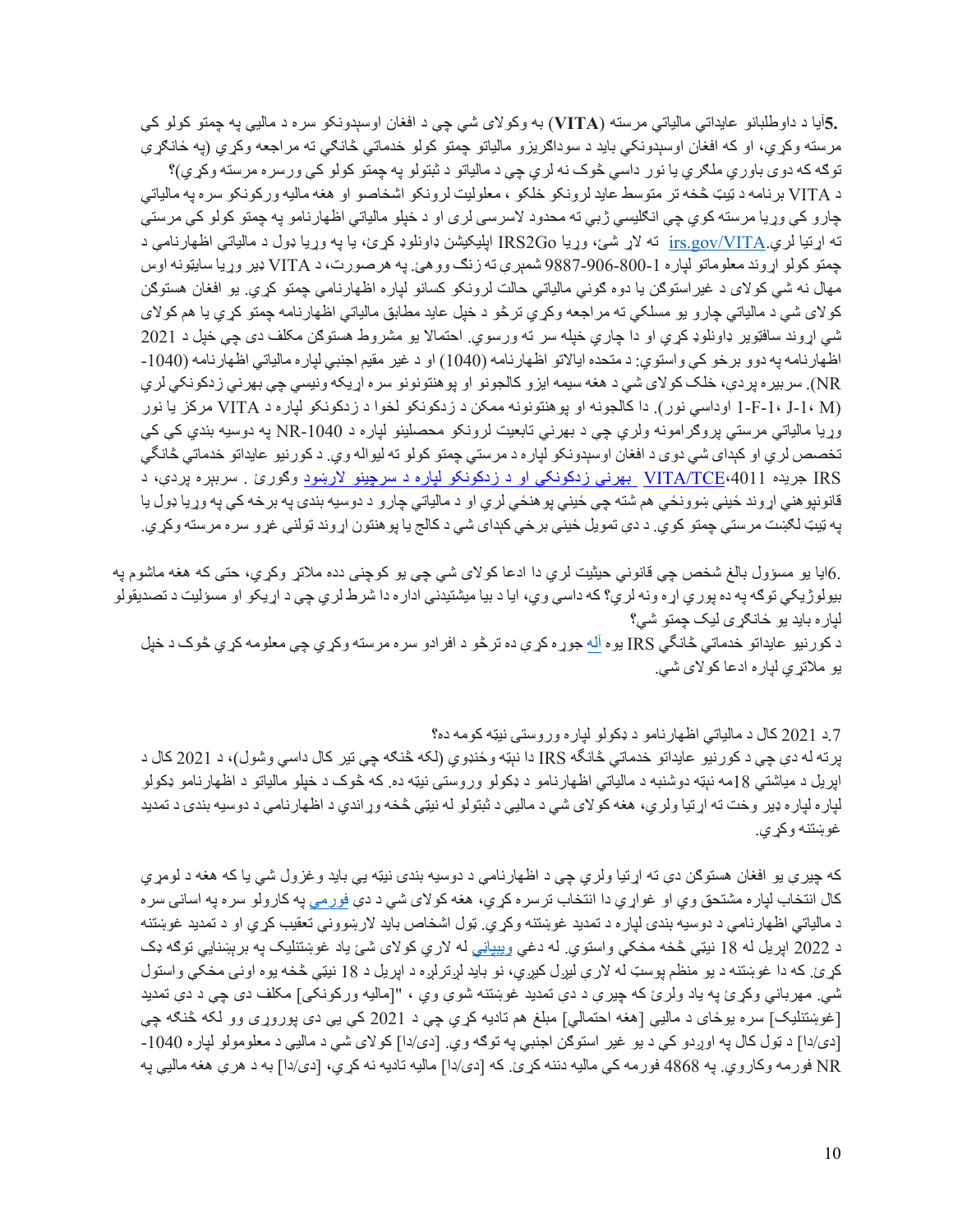اړه چی د دوی د اظهار نامی له نیټی څخه تادیه شوي نه وي سود اخیستل کیږي، او [دی/دا] کیدای شی د ناوخته تادیی له امله هريمه شي." د كورنيو عابداتو خدماتي څانگه IRS نشريه 519، مخ 8.

اضافي سر جينې

- د مالياتي د چمتو کولو په برخه کی وړيا مرسته ترلاسه کړئ ((treasury.gov
	- لباقتم يتایلام لایتسرم ((gov.irs) (ITA
	- د بهرنيانو لپاره د متحده ايالاتو د مالياتي سيستم لارښود ((irs.gov

Pashto Translations:

### برنامه استقرار و مساعدت برای افغان ها 2022 سوالات متداول در پروسه اسناد مالياتي تجديد شده: 25 مار چ 2022

توجه: نظر به شرایط منحصر به یک فرد و وضعیت هر فرد یا خانواده این راهنمایی ممکن است در همه موارد تطبیق نشود و نه به طور قطعی انجام شود. توصیه می شود که نمامی مسکونین افغان در وقتی تهیه کردن اسناد های مالیاتی با یک مشاور مالیاتی معتمد و واجد شر ابط مشور ه کنند. علاو ه بر این. همه تاز ه وار دان به ایالات متحده باید در بار ه فر یب مالیاتی باخبر باشند.

1. آیا مسکونین مشروط افغان از سال 2021 مشروط به ماسبق برای کووید-19 واجد شرایط هستند؟

بر ای مسکونین افغان بعید است که واجد شر ایط بر ای دریافت بول محرک عطفی سابق باشند. بر ای دریافت برداخت های محرک (که به عنوان بر داخت های ناثیر اقتصادی نیز شناخته می شود)، یک خانواده یا فرد بالای 18 سال باید جندین شرایط را بر آورده کند. طبق اداره خدمات در آمد داخلی IRS، در اینجا برخی از شرایط برای دریافت پرداخت محرک سوم ذکر شده است. بیشتر شرایط سال 2021 مشابه با مواردی است که در قانون CARES وجود دارد.

به طور کلی، کسی واجد شرایط بر ای مقدار کامل از پر داخت تاثیر اقتصادی سوم خواهد بود اگر او:

- کی شھروند ایالات متحدہ یا اجنبی مقیم ایالات متحدہ ( ھمراہ با ھمسرش، در صورت ارائه اظھارنامه مشتر ک)؛ و
	- **ه پرمنعل**ق به مالیات دهندگان دیگری نیست، و
	- در آمد ناخالص تعدیل شده (AGI) كه بیشتر از این مبلغ نباشد:
	- o· 150,000 ھئارا و جاودزا تروص رد رلاد تروص رد ای کرتشم ھمانراھظا نست نام به عنوان بیوه واجد شرایط؛
		- o· 112500 ای ؛هداوناخ تسرپرس ناونع ھب مان تبث تروص رد رلاد
			- o· 75000 و .یرگید هدنورپ لیکشت تیعضو رھ یارب رلاد
	- دارای شماره تامین اجتماعی معتبر ـ یعنی شماره شناسایی مالیات دهندگان فردی (ITIN) حساب نمی شود.

اکثر مسکونین افغان، اگر نگوییم همه، نمی توانند نشان دهند که شهروند ایالات متحده هستند. برای واجد شرایط بودن برای بر داخت محرك پس از آن، آنها بايد به عنوان "اجنبي مقيم" واجد شر ايط شوند. توجه داشته باشيد كه" اجنبي مقيم " معناي متفاوتی بر ای اهداف مالیاتی نسبت به اهداف مهاجرت دارد. برای واجد شرایط شدن به عنوان یک اجنبی مقیم، یک فرد باید با گرین کارت داشته باشد یا از طریق امتحان قابل قبول برای حضور قبول شود. بعید است که مسکونین افغان فقط به این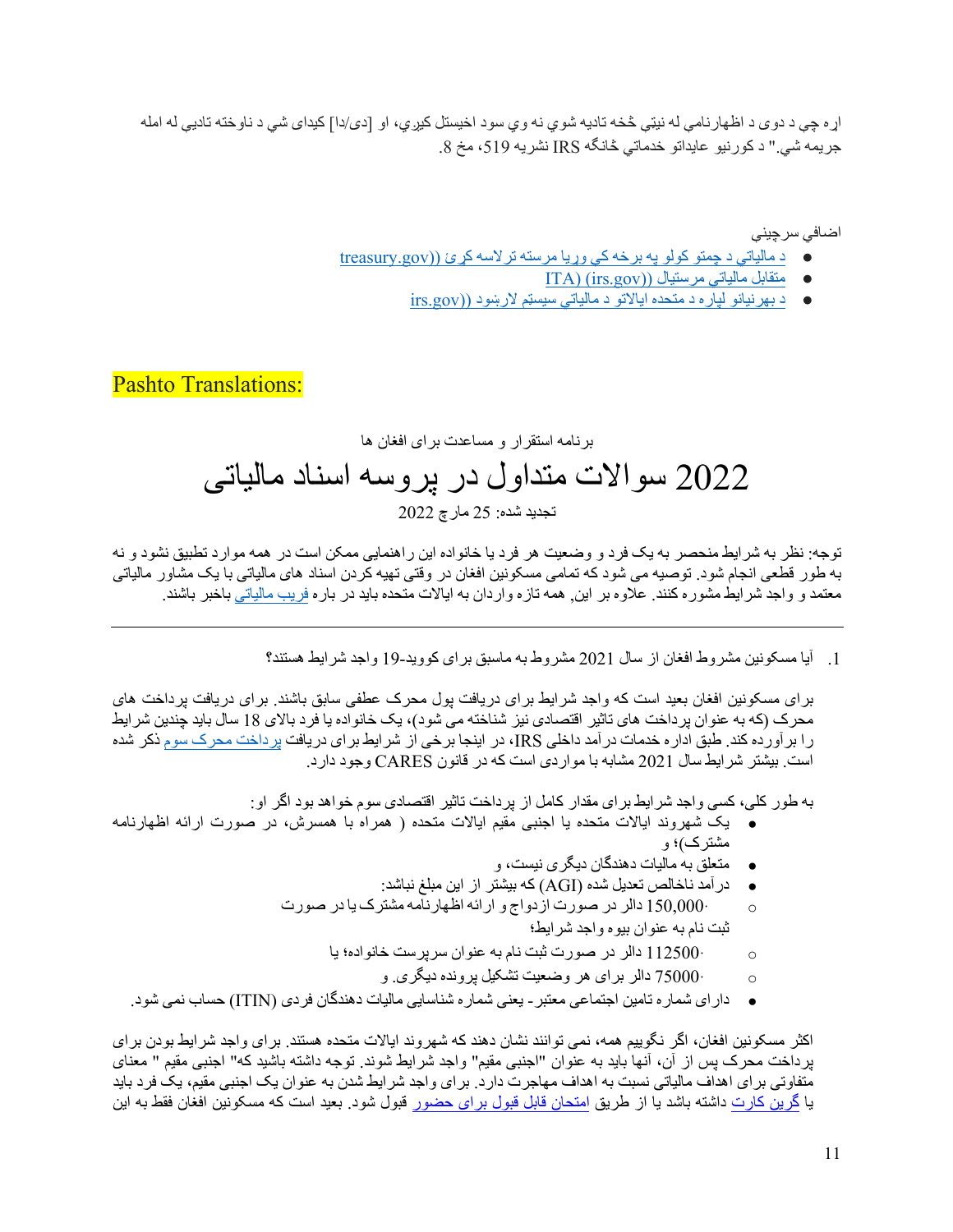شرط که «اجنبی مقیم» باشند واجد شرایط برای مقاصد مالیاتی شوند. از زمانی که مسکونین افغان در نیمه دوم سال 2021 وارد شده است، همه آنها بر اي سال مالياتي 2021 "اجنبي غير مقيم" يا "<u>اجنبي دار اي وضعيت دوگانه</u>" محسوب خواهند شوند، که احتمالاً به معناي ار ائه حداقل يک اظهار نامه 1040-NR است.

به هر حال، یک مسکونی افغانی که قصد دارد برای کل سال 2022 در ایالات متحده بماند، ممکن است بتواند برای استثنایی از موارد فوق تحت قانون مالیات انتخاب سال اول درخواست دهد. لطفاً توجه داشته باشید که، ''به محض اینکه [او] انتخاب سال اول ر ا انجام دهد، [ماليات دهنده] نميتواند آن ر ا بدون تأييد ادار ه خدمات در آمد داخلي IRS لغو كند". نشريه ادار ه خدمات در آمد داخلي S19 IRS 61 صفحه 8. بر اساس اين قانون، مسكونين افغاني ممكن است بتوانند حداقل بر اي برخي از سال 2021 مقیم مالیاتی ایالات متحده باشند و در صورتی که شرایط زیر را داشته باشند، واجد شرایط دریافت اعتبار تخفیف بهبودی شوند:

- · حداقل 31 روز متوالی در سال 2021 در ایالات متحده بود؛
	- دار ای شماره امنیت اجتماعی معتبر ؛ و
- این افراد در ابتدای سال حضور داشته اند و قصد دارند برای تمام سال 2022 در ایالات متحده حضور داشته باشند. هنگامی که شخصی در سال 2022 برای تعداد روز های معینی در ایالات متحده باشد، آن شخص می تواند انتخاب کند که مالیات را به عنوان مقیم ایالات متحده ثبت کند که به این پروسه را انتخاب سال اول می گویند. این وقت احتمالا برای اکثر ورود کنندگان نزدیک تابستان 2022 باشد. به <u>راهنمای مالیاتی ایالات متحده</u> بر ا*ی* بیگانگان مر ا**جعه کنید**.

بر ای یک مسکونی فرضی افغان که در 12 اگست سال2021 وارد شده باشد، اگر از زمان ورود به ایالات متحده این کشور را ترک نمی کرد، شرط 31 روز را تلاقی شده باشد. اکنون، او باید امتحان حضور فیزیکی را انجام دهد. بین 12 اگست تا 31 دسمبر سال2021 ابنجا 141 روز وجود دارد، به این معنی که این مالیات دهندگان 46.53 روز فرصت دارد که در امتحان حضور فیزیکی بر ای سال 2021 شرکت کنند. ابن عدد با ضرب 141 روز در 33 درصد حاصل شد. بر اساس امتحان حضور فیزیکی، روز های سپری شده در ایالات متحده از سال قبلی (2021) نا سال فعلی (2022) فقط 33٪ اعتبار دارد و روز های سپری شده در سال قبل از گذشته (2020) فقط 18٪ ارزش دارد. برای واجد شرایط شدن به عنوان یک بیگانه مقیم نحت امتحان حضور قابل قبول، مالیات دهندگان باید 183 روز در ایالات متحده داشته باشند، به این معنبی که 137 روز (گردش كردن) باقي مانده است تا اين مسكونين مشروط افغاني فرضبي بتواند براي اهداف مالياتي به عنوان يک خارجي مقيم در نظر گرفته شود. بنابر این، این مسکونین مشروط افغانی فرضی ممکن است واجد شرایط برای شرکت کردن در قانون مالیات انتخابی سال اول در 18 می 2022 یا پس از آن باشد.

اگر یک خانواده افغان اطمینان نداشته باشد که در ایالات متحده باقی خواهد ماند، متقاضیان نباید انتخاب سال اول را انجام دهید زیر ! و اجد شر ایط نیستند. این یک شر ط بر ای این انتخابات است که "طرح بر ای حضور در ایالات متحده بر ای تمام سال 2022 وجود داشته باشد."

اگر یک مسکونی افغانی معیار های فوق را داشته باشد، برای انتخاب به عنوان مقیم مالیاتی ایالات متحده برای سال 2021، باید قبل از 18 اپریل (مهلت تسلیم اسناد مالیاتی) یک تمدید مالیاتی ار ائه دهد تا شرایط حضور در ایالات متحده را بررسی كند. تعداد معيني از روز ها در سال 2022 تحت قانون ماليات انتخاب سال اول.

همه افغان ها صرف نظر از اینکه در چه انتخاب شرکت میکنند، باید به دنبال کمک باشند. اگر مالیاتدهنده غیرمقیم قواعد مورد بحث در نشریه 519 برای انتخاب اولین سال نعقیب نکند، برای تمام سال 2021 به عنوان یک بیگانه غیرمقیم رفتار میشود. با این حال، اگر مالیات دهنده بنواند با شواهد واضح و قانع کننده به سازمان امور مالیاتی نشان دهد که 1) اقدامات معقولی انجام داده است، 2) از مراحل تشکیل پروسه مطلع شده و 3) اقدامات قابل قبول برای تعقیب قوانین انجام داده است، می تواند بر هر نقصبی غلبه کند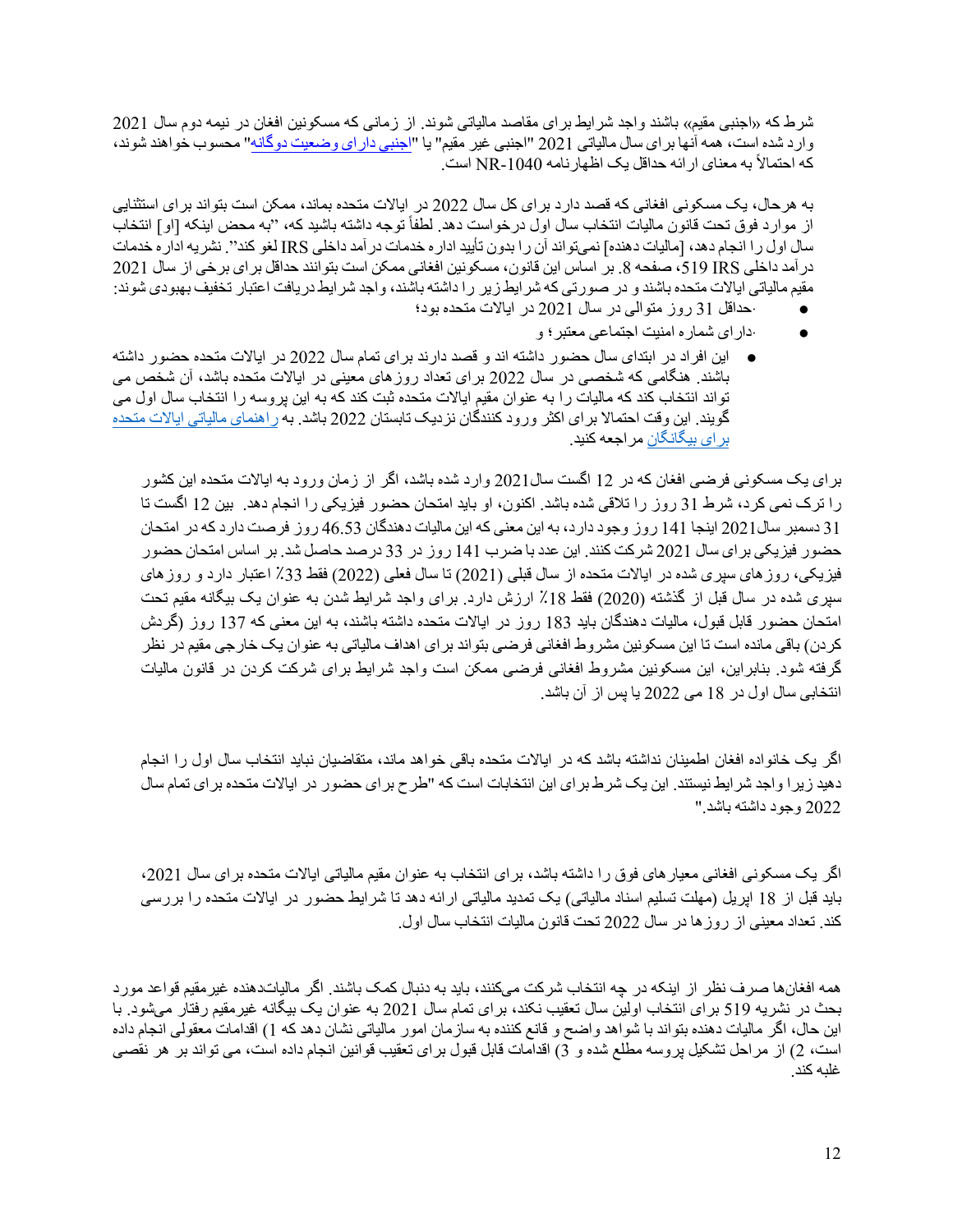2. گلگ یک مسکونی افغانی معیار های فوق را داشته باشد و درخواست تمدید مالیاتی را داشته باشد، چگونه می تواند مالیات خود را پس از اینکه فرد برای تعداد روز های مورد نیاز در ایالات متحده بوده یا قبل از انقضای مدت تمدید در اواسط ماه اکتوبر سال 2022 ثبت کند؟

اگر کسی انتخابات فوق را انجام دهد احتمالا وی به عنوان بک مقیم وضعیت مالیات دوگانه بر ای سال2021 در نظر گرفته می شود. این بدان معناست که شخصی که برای بخشی از سالی که در ایالات متحده زندگی کرده است مقیم مالیاتی ایالات متحده است و در زمانی که در خارج از ایالات متحده زندگی می کرده است یک بیگانه غیر مقیم برای بخش دیگر از سال .تسا

3. آیا مسکونین افغان واجد شرایط بر ای دریافت بول اعتبار مالیاتی کودک از سال 2021 یا اعتبار مالیاتی کسب شده (EITC) ؟دنتسھ

فقط کسانی که برای اهداف مالیاتی شهروندان ایالات متحده یا بیگانگان مقیم در نظر گرفته می شوند، می توانند واجد شرایط بر نامه EITC باشند. این احتمال وجود دار د که اگر یک مسکون افغان و خانواده او اولین سال ر ا انتخاب کنند (به پاسخ سوالات 1 و 4 مراجعه كنید) و بنابر این حداقل برای برخی از سال 2021 مقیم مالیاتی ایالات متحده در نظر گرفته شوند، ممكن است حداقل برای بازیابی اعتبار تخفیف برای سال مالیاتی 2021 واجد شرایط باشند. این احتمالاً فقط برای بزرگسالانی که این انتخاب را انجام می دهند تطبیق می شود. مسکونین افغان باید با تهیه کننده مالیات خود مشوره کنند تا آن بررسی کنند که آیا می توانند این اعتبار را برای کودکان یا سایر وابستگان دریافت کنند. بسیار بعید است که اعتبارات دیگری نیز وجود داشته باشد که مسکونین افغان بتوانند واجد شر ایط باشند زیرا آنها احتمالاً کمتر از 6 ماه در سال 2021 در ایالات متحده زندگی کرده اند

برای کسانی که در انتخاب سال اول شرکت نخواهند کرد، بعید است که مسکونین افغان واجد شرایط برای دریافت اعتبار مالیاتی کودک بر ای سال 2021 یا EITC باشند، زیرا فاقد شرایط اقامت هستند.

4. شر ایط/مسئولیت های مسکونین افغان بر ای تکمیل مالیات شان چیست؟

هرکسی که از هر منبعی در ایالات متحده در امد خود کسب کرده باشد باید مالیات را ثبت کند. ممکن است شر ایط مختلفی بر اساس محدودیت عواید بین یک ساکن و یک اجنبی غیر مقیم وجود داشته باشد.

یک اجنبی مقیم در صورتی که در سال مالی قبلی بیش از مقدار معینی درآمد داشته باشد، مکلف به ارائه اظهارنامه مالیاتی است. این بدان معنی است که هر فردی که یک اجنبی مقیم میباشد مکلف به ار ائه اظهارنامه مالیاتی نیست. یک اجنبی مقیم ممکن است طبق جدول زیر از تشکیل پرونده مالیاتی معاف شود:

| اگر وضعيت پرونده شما<br>باشد…         | و در پایان سال 2021 شما*بودید… | پس فایل بازگشت اگر در آمد ناخالص شما<br>** حداقل بود… |
|---------------------------------------|--------------------------------|-------------------------------------------------------|
| مجرد                                  | زیر 65 سال                     | 12,550 دالر                                           |
|                                       | 65 يا بزرگتر                   | 14,250 دالر                                           |
| متاهل تشكيل پرونده به طور<br>مشترك*** | زیر 65 سال (هر دو همسر)        | 21,100                                                |
|                                       | 65 یا بزرگتر (یک همسر)         | 26,450 دالر                                           |
|                                       | 65 یا بزرگتر (هر دو همسر)      | 27,800 دالر                                           |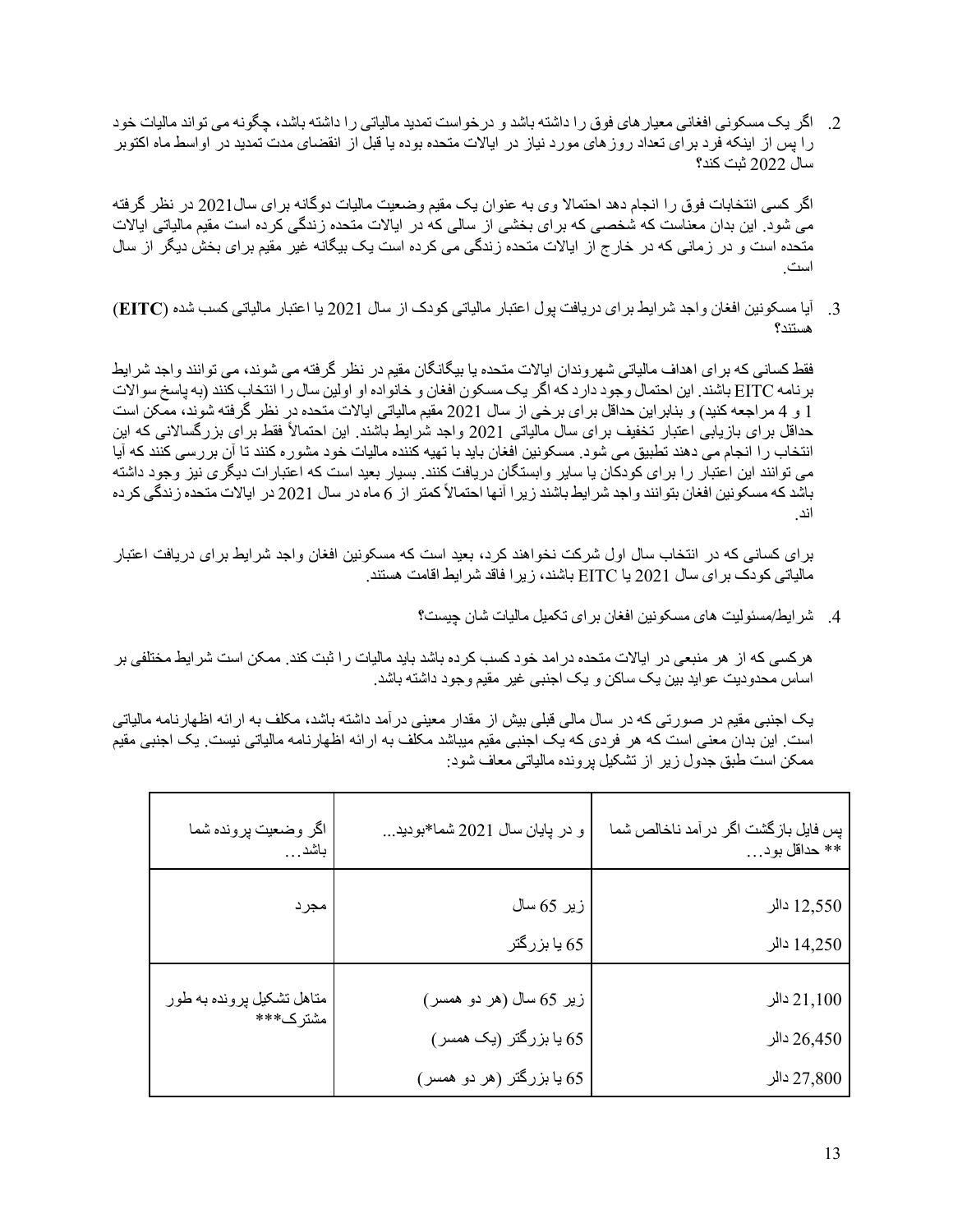| تشكيل پرونده متاهل به طور<br>جداگانه | هر سنی                     | 5 دالر                     |
|--------------------------------------|----------------------------|----------------------------|
| سرپرست خانواده                       | زير 65 سال<br>65 پا بزرگتر | 18,800 دالر<br>20,500 دالر |
| بيوه واجد شرايط                      | زیر 65 سال<br>65 يا بزرگتر | 25,100 دالر<br>26,450 دالر |

\*اگر در 1 جنوری سال 1957 متولد شده اید در پایان سال 2021 سن 65 سالگی در نظر گرفته می شود. (اگر همسرتان در سال 2021 درگذشت یا اگر در حال آماده کردن بازگشت برای کسی هستید که در سال 2021 فوت کرده است، به انتشارات 501 مراجعه کنید).

\*\*در امد ناخالص يعني تمام در امد شما در قالب بول، كالا، ملكيت، و خدمات در يافت كر دهايد كه از ماليات معاف نيستند، از جمله در آمد حاصل از منابع خارج از ایالات متحده یا فروش خانه اصلی خود (حتی اگر شما می تواند بخشی یا تمام آن را حذف کند) شامل است. هیچ گونه مزاياي تامين اجتماعي را شامل نكنيد مگر اينكه (a) مناهل باشيد و اظهارنامه جداگانه اي ارائه دهيد و در سال 2021 هميشه با همسر خود زندگی کرده باشید، یا (b) نیمی از مزایای تامین اجتماعی به اضافه درآمد ناخالص دیگر و هر سود معاف از مالیات بیش از 25000 دالر (32000 دالر در صورت ثبت نام مشترک مناهل) است. اگر (a) یا (b) تطبیق می شود، دستور العمل خطوط 6*a* و 6b را ببینید تا قسمت شامل مالیات مز ایای تامین اجتماعی را که باید در در آمد ناخالص خود لحاظ کنید، محاسبه کنید.

در آمد ناخالص شامل سود است، اما نه زیان گزارش شده در فورم 8949 یا جدول *D.* در آمد ناخالص از یک کسب و کار ، به عنوان مثال، مبلغ در جدول *C*، خط 7، یا جدول *F ،* خط 9 است. اما، در محاسبه درآمد ناخالص، درآمد خود را با هیچ زیان کاهش ندهید، از جمله زیان لودج رد *C* طخ ، 7 لودج ای ، *F* طخ ، 9 .

\*\*\* اگر در بابان سال 2021 (با در تاریخی که همسرتان فوت کرد) با همسرتان زندگی نکردید و درآمد ناخالص شما حداقل 5 دالر بود، باید بدون در نظر گرفتن سن خود اظهارنامه ارائه کنید.

یک اجنبی مقیم دارای وضعیت دوگانه ممکن است مکلف باشد که مالیات را بدون در نظر گرفتن محدودیت درامد خود ثبت کند. یک مسکونی افغان که قصد دارد یک اجنبی با اقامت دوگانه شود، ممکن است مکلف باشد که هم یک فور مه NR-1040 و هم يک فورمه 1040 ارائه دهد. بطور مثال اگر مسکوني افغان تصميم به انتخاب سال اول را بگيرد اداره خدمات درآمد داخلی IRS نوصیه می کنند که یک درخواست تمدید برای مهلت پرونده مالیاتی انجام شود. اگر این درخواست تمدید شده است، " [ماليات دهندگان] بايد با اين تمديد [درخواست] مقدار مالياتي را كه [او انتظار دارد] براي سال 2021 مديون باشد، طوری که [او] یک اجنبی غیر مقیم در کل سال است، بپردازد. [او] می تواند برای محاسبه مالیات از فورم NR-1040 استفاده کند. مالیات را در فورم 4868 وارد کنید. اگر مالیات متعلق را پرداخت نکند، بابت هر مالیاتی که تا سررسید عادی بازگشت آنها برداخت نشده است، سود دریافت می شود، و ممکن است به دلیل تأخیر در برداخت جریمه برای او در نظر گرفته شود " نشریه ادار ه خدمات در آمد داخلی IRS و519، صفحه 8. لطفاً توجه داشته باشید که پس از انتخاب اولین سال، مالیاتدهنده نمیتواند آن را بدون تأیید اداره خدمات در آمد داخلی IRS لغو کند. آی دی.

یک خارجی غیر مقیم باید اظهارنامه مالیات بر در آمد، به طور خاص اظهارنامه مالیات بر عواید خارجی غیرمقیم ایالات متحده (فور م 1040-NR) را بر ای همه عواید شامل مالیات ایالات متحده (یعنی در آمد ایجاد شده در ایالات متحده) ار ائه كند، <u>مگر اینکه شخص دارای معافیت باشد. به دستورالعمل های فورم 1040-(2021) NR</u> مراجعه کنید. اداره خدمات درآمد داخلی IRS همچنین یک آله ر ! بر ای کمک به تعیین اینکه آیا کسی باید 1040-NR ار سال کند ایجاد کر ده است.

5. آیا کمک مالیات بر عواید داوطلبانه (VITA) میتواند به مسکونین افغان در زمینه آمادگی مالیاتی کمک کند، یا آیا مسکونین افغان بايد به خدمات آمادگی مالياتی نجار ي مر اجعه كنند (خصوصا اگر دوستان قابل اعتماد يا ديگر ان ندار ند كه بر اي تهيه برونده مالیاتی به آنها کمک کنند)؟